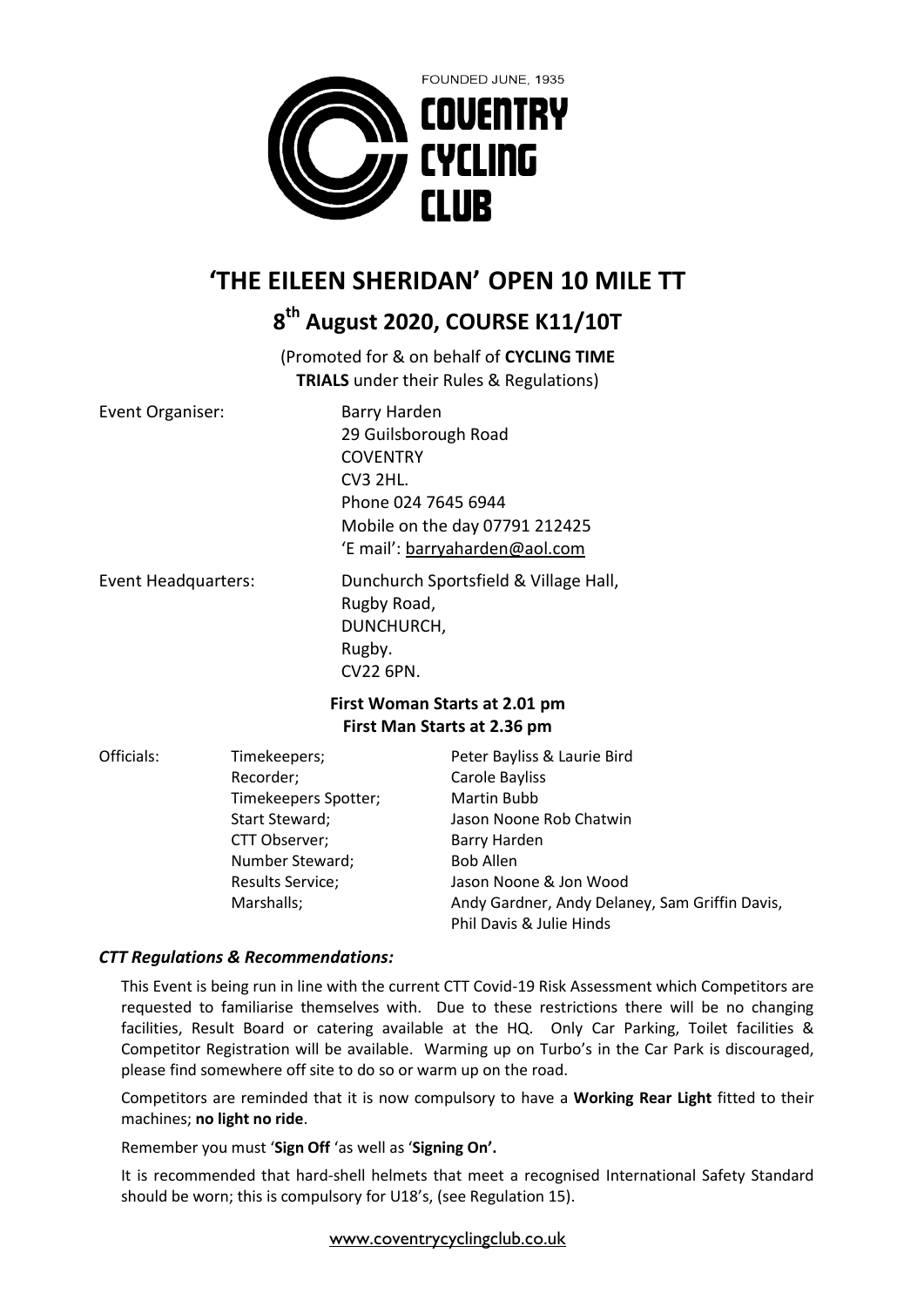#### *Course Description:*

- SP 462 716: **START;** In the Lay-by 200 yards west of the A45/M45 Thurlaston Island at the 3<sup>rd</sup> joint in the concrete apron. Ride West along the A45.
- SP 415 732: At the Fosse Way Island, (A45/B4455), take the  $2^{nd}$  exit to continue on the A45.
- SP 391 741: At the next Island, (A45/A445), take the  $4<sup>th</sup>$  exit to retrace along the A45.
- SP 414 732: At the Fosse Way Island, (A45/B4455), take the  $2^{nd}$  exit to continue on the A45.
- SP 465 715: At the A45/M45 Island, take  $1<sup>st</sup>$  exit onto the B4429 towards Thurlaston/Dunchurch.
- SP 465 715: **FINISH**; 60 yards past the right turn to Thurlaston, (Main Street); in line with the Eastern (exposed) Gate Post; immediately past the property named 'Newhaven'.



Course: K11/10T

#### *Competitors Notes:*

Any Competitor who resides in an area affected by local lockdown should inform the Organiser & such Competitor should not start the Event.

With a lack of changing facilities please consider arriving dressed in your riding apparel.

HQ Car Parking will be available from 12.30 pm. Please park on the overflow Gravelled area & adjacent sports field grass, parallel to the hedge. There is a large Entry so please keep parking regimented & reasonably compact but mindful of Social Distancing.

A new set of disposable numbers & new pins will only be issued to Competitors personally when they have 'Signed On'; please remember to bring your own pen & **also that you required to 'Sign Off' after you ride**.

Note this is a Type A Event & as such sleeveless tops are not permitted, (Regulation 16); "sleeves shall be at least mid-upper arm in length".

It is two miles from the HQ to the Start; please allow sufficient time to be ready for the Time Keeper but do not arrive more than a few minutes before your slot, (Social Distancing).

**Please do not warm up on the Course once the Events have started**, **(14.01),** we have previously had complaints from other Competitors**, particularly on the B4429 run in to the Finish** where Competitors have needed to either brake or pull out in front of vehicles approaching from behind due to riders warming up. It also causes considerable confusion for the Finish Timekeeper. We suggest using the A45 to the East of Dunchurch for your warm up if necessary, (in the direction of Willoughby & Daventry). **Any rider failing to comply with this request risks disqualification.**

Handicaps have been set according to data taken from the CTT Standard Chart, based on best times at the distance during the last three years where this has been available.